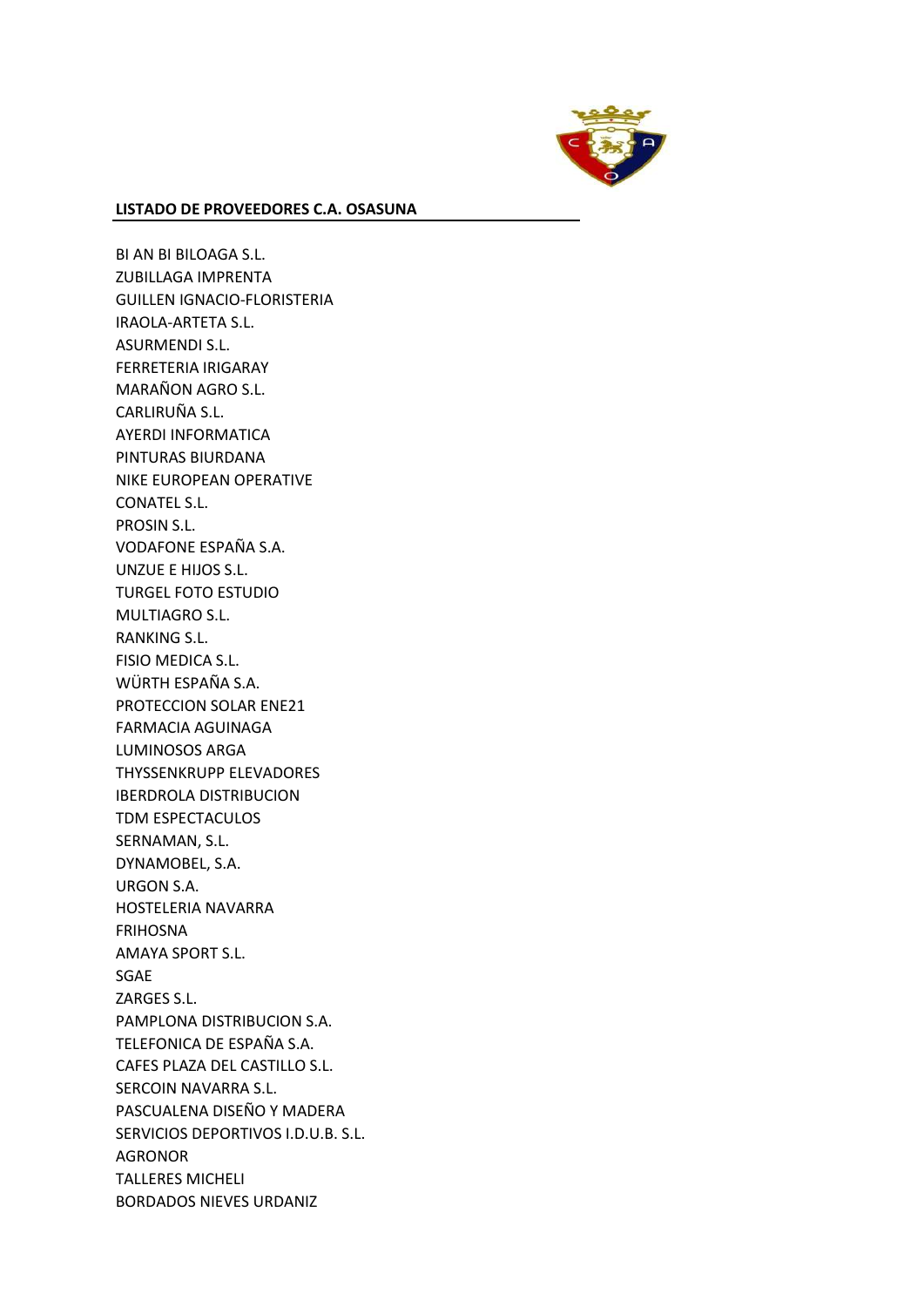

OCHOA LACAR HERMANOS, S.L. GOMEZ SANCHEZ JM Y PONS CANET E CARREFOUR AGEDI CANASA LOGISTICA S.L. DENDA BRICOLAJE, S.L. JAVIER RADA PEMAN ASADOR MUTILOA SL NACEX FERRETERIA BERRIAINZ JOSE MURU ELECTRICIDAD ISS SOLUC. DE LIMPIEZA FORMA (MADERAS) ROTULADOS MEDIAMARKT PLOTTER IRU ESTACIONES DE SERVICIO, S.L. FUNDACION OSASUNA DIARIO AS S.L. REPSOL COMERCIAL DE PRODUCTOS PETROLIFEROS CONAPRO TOLDOS TXORIERRI, S.L. SERNATEC HYGIENE PIERRE FABRE IBERICA, S.A. GABYL ADIDAS ESPAÑA, S.A.U. BEGOÑA OGUETA ROMERO PELEGRIN JOYEROS SALDAÑA & GALERA, S.L. AREAS S.A. ADELFAS OIL S.A. DINAFAX S.L. TALLERES ECHEVERRI S.L. ESTACIO DE SERVICIO DEL VILLAR ENERGIA RIVERSA ESTACION SERVICIO ARALAR SOTO LEROY MERLIN HIPER NUMBER ONE SALTOKI GAMOTECHNOLOGY ERGOTECH CONSULTING SELK SMARTNET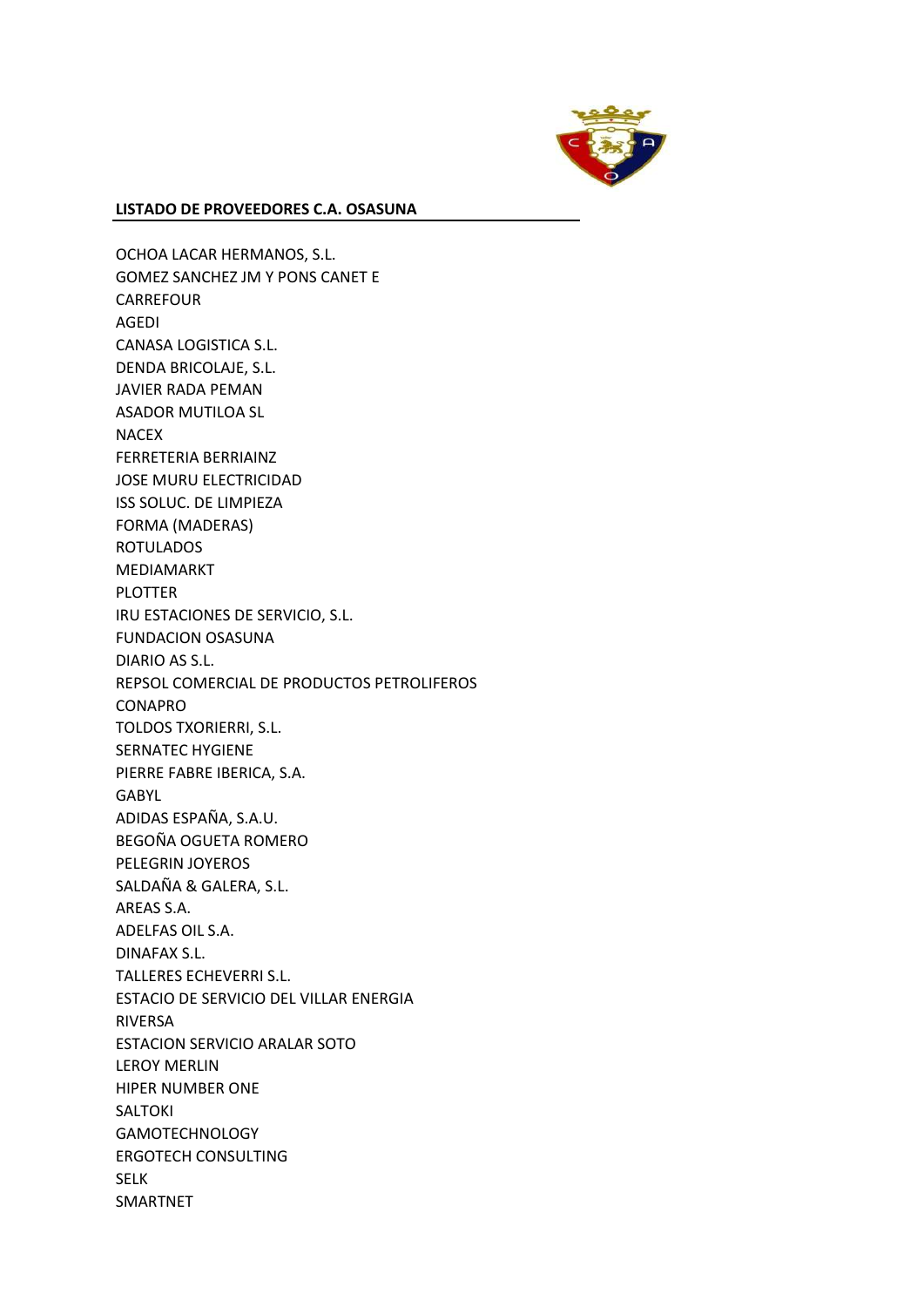

INFISPORT S.L. SERVICENTRE GUITART NALED FUTBOL ES FUTBOL LA BARRA DEL GOLOSO SIMA VERTICAL S.L.L. **FITOFLOR** ESTACION SERVICIO ZONA AUTO TUDELA ESTACION SERVICIO CASTILLO DE MARCILLA CONFORAMA ARAFARMA GROUP S.A. ESTACION SERVICIO LA BASCULA NAVAHIELO CHOCOLATES ARTESANOS TORRES CAMARALIA VIDEO PROFESIONAL ICLONPRO S.L. SPORT FARMA GLOBAL S.L. VECRIOS S.L. **CEDIPSA** DECATHLON ESPAÑA SAU ESTACION SERVICIO SALTOS DEL SIL ESTACION SERVICIO MAYPA HUMMEL GASOLINERA ALHAMA S.L. INTRANSPORT SERVICE XXI S.L. PLEGADOS ALAR S.L. KEVNOBUR S.L.U. PRADESOL, S.L. JOAQUIN CHOCARRO INSTALACIONES MANGO VALAES S.L. ESTACION SERVICIO ZIZUR S.L. AREA 175 PETROAS SUMINISTROS S.L. SONSECA MARTIN LEVANTE ENERGY CENTER RIBS PATERNA HOTEL RESTAURANTE LOS ARCOS AREA 117 ESTACION SERVICIO DE LA VEGA S.A. PINTURAS COLAMINA S.L. COINTER ENERGIA **TECNOL**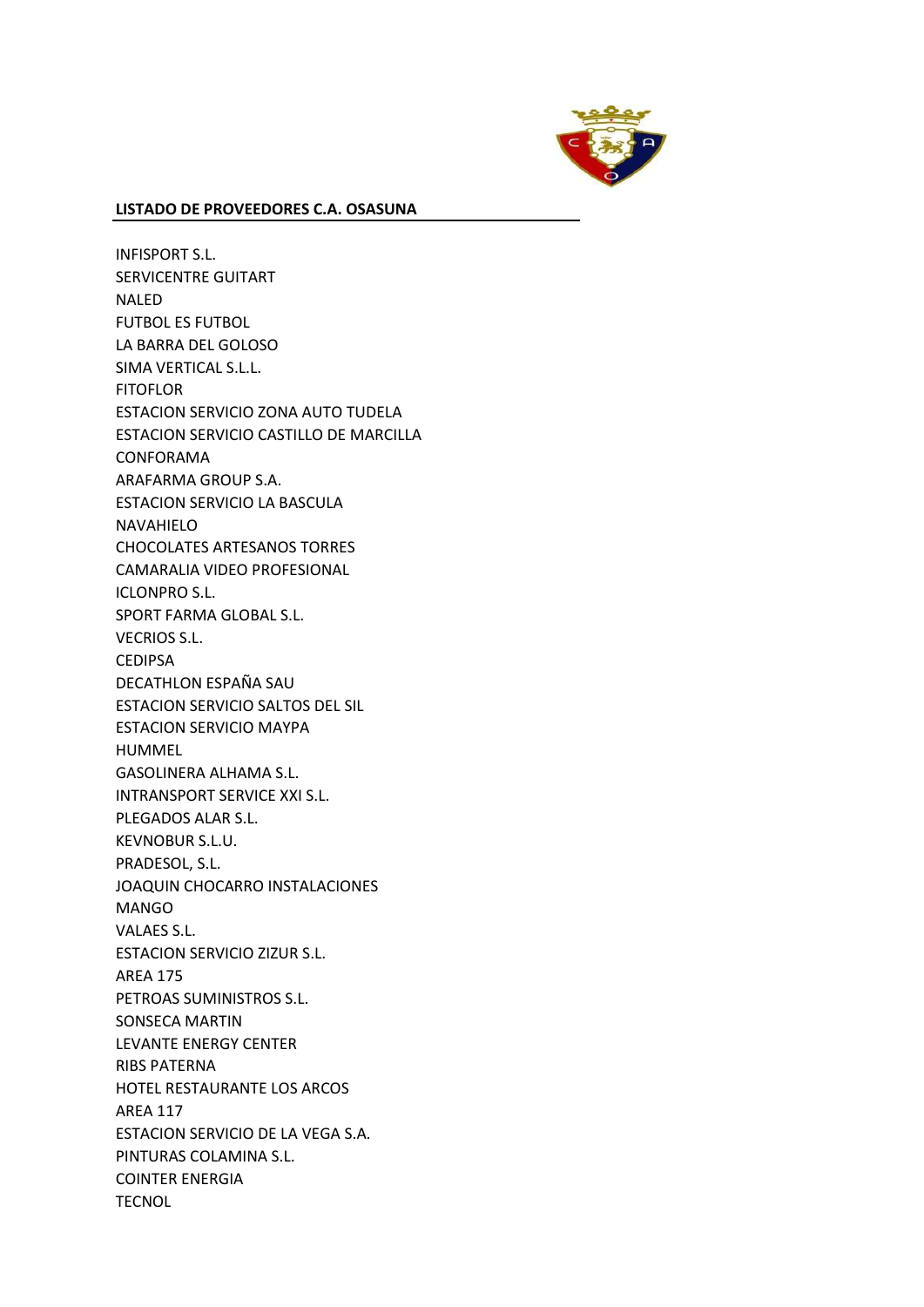

SOLOIL ESTACION SERVICIO M.G. TALLUNTXE ESTACION SERVICIO LA MAYA MEDILAN S.L. ORTEGAL OIL SBC PHOTOSPECIALIST ESTACION SERVICIO BRIKAMA ESTACION SERVICIO TRABADELO GALPGEST ECHARRI EQUIPAMIENTO DE OFICINA ESTACION SERVICIO MILAGROSA PROFESSIONAL SPORTS MEDICINE S.L. SCIENTIFFC NUTRITION BAYON MODA DIGITAL DAFFODIL LTD TALLUNCE SERVICIOS HOSTELEROS ESTACION SERVICIO LEDOÑO ESTACION DE SERVICIO FUENTE LA HIGUERA CENTRAL DE COMPRAS DE ALABASTROS S.A. MARKOIL PROVEEDOR FRA. PENDIENTES RECIBIR ACREEDORES PRESTACION SERVICIO EURO PERGOLA ASOCIADOS ARTWORKS COMUNICACION S.L.L. GLOBAL SPORTS ADVIRSORS BAHIA ATLANTICA, S.L. FENAMIX JORGE FDEZ. DE PRADO (Dr.) SERVICIOS COMARCA DE PAMPLONA EUSARA SERVICIOS DEPORTIVOS, S.R.L. COMPANY MODERN ARDOIZ UNIVERSIDAD PUBLICA DE NAVARRA TALLERES SAN JORGE, S.I. DIARIO DE NAVARRA S.A. ZEROA MULTIMEDIA S.A. AYUNTAMIENTO VALLE DE ARANGUREN MIKEL SAIZ MENDIVE MARTINA ANSALDO MARTINEZ DE CAMPOS VIASPORT, SARL YOU FIRST SPORTS FUTBOL ESPAÑA, S.L. ZENTRUM REHABILITACION & ENTRENAMIENTO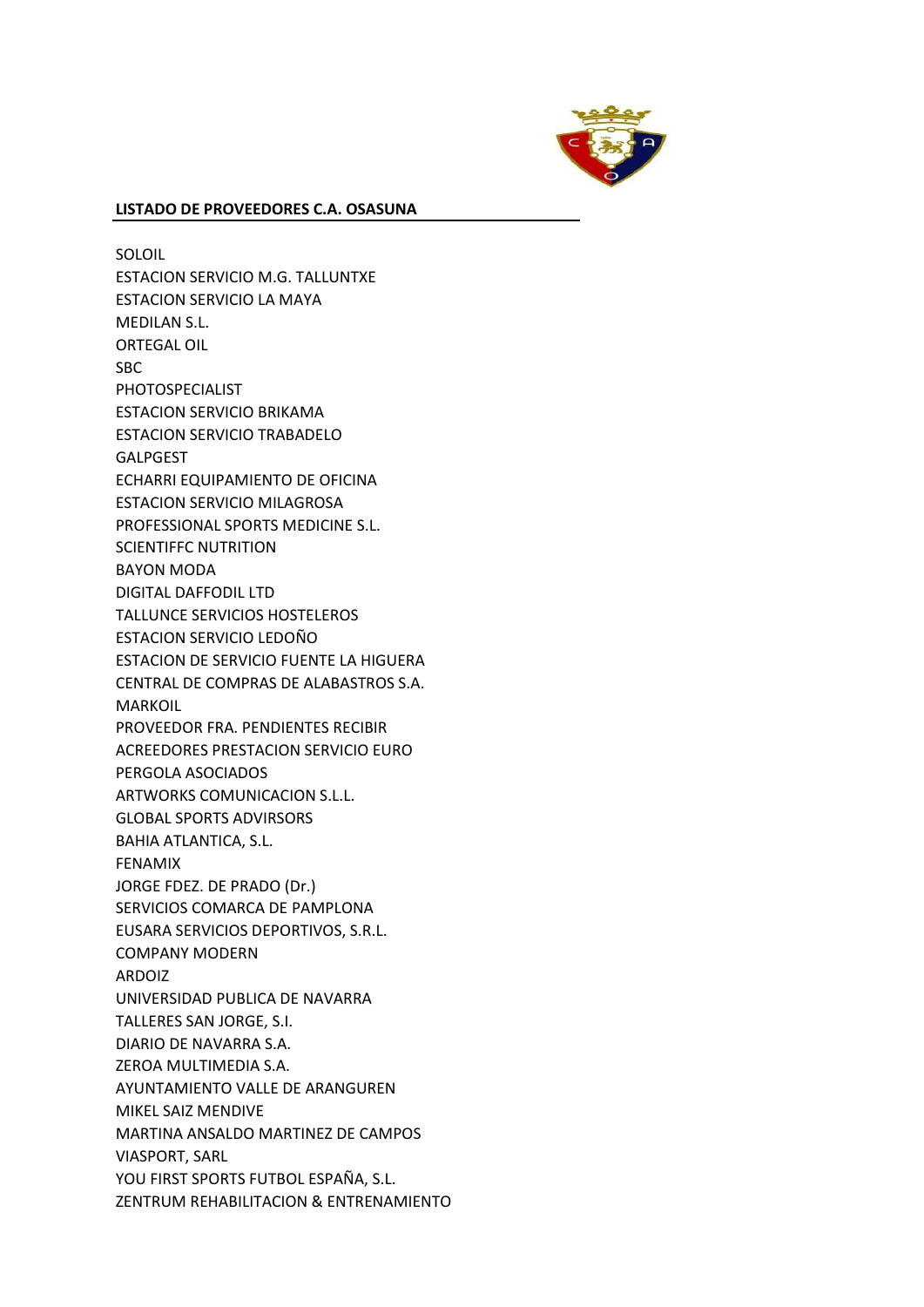

OPSA (OBRAS Y PAVIMENTOS ESPECIALES, S.A.) PROMOESPORT ASOCIADOS 2011, S.L. AUTOCARES ARTIEDA (ATIVAR, S.L.) JOAQUIN VIGUERAS SPORTS, S.L. AUDIOVISUAL NEW AGED, A.I.E. LAZITURRI GRUPO INVERSOR DEPORTIVO OT, S.L. WIND GESTION 2008, S.L. CAIXABANK, S.A. **CORREOS** ASESORIA LABORAL PIQUER EMART & SOCCER S.L. CRUZ ROJA ASOC. EMPR. VALLE ARANGUREN AYUNTAMIENTO DE PAMPLONA PEDRO BRAVO (CONSULTING PLANESA, S.L.) COLEGIO AMIGÓ (RESIDENCIA LAGUN ETXEA) NAVAMEDIOS-BRANDOK LOGINTEGRAL 2000 S.A.U. JOSE Mª MARCO GARCIA MINA CMR IRUÑA, S.L. FRUTAS SAGAMOVIL, S.A. GESPORT GERENCIA DE URBANISMO AYUNTAMIENTO DE PAMPLONA MAQUINZA,S.A. GAS NATURAL FENOSA RUIZ BARBARIN COMUNICACION CONTENEDORES JOKIN PSNA MONTAJES ELECTRICOS PAMPLONA, S.A. NACSPORT PROMOTION SPORT CONSULTING ABANT SERVICIOS JURIDICOS CORPORATIVOS PUNTO Y SEGUIDO DISEÑO Y COMUNICACION PREVENCION NAVARRA INGEIN SERUNION NORTE, S.L.U. RANDSTAD AMIMET MARIA TERESA MOTA EDREIRA ESTACION DE SERVICIO LA MUGA ORKOIEN EXPLOTACION ESTACION DE SERVICIO MUTILVA CEPSA COMERCIAL PETROLEO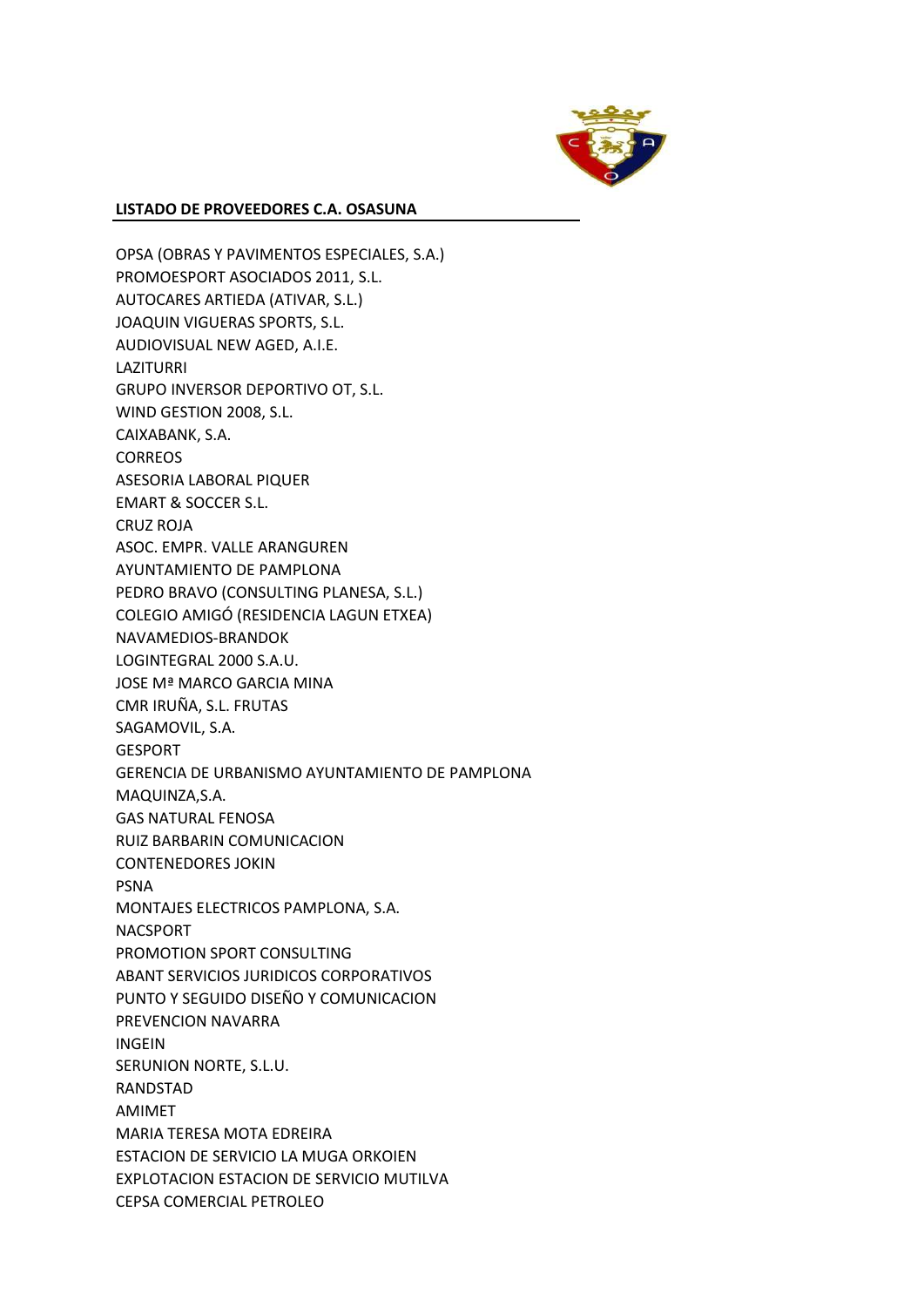

VENTA DE ALMADRONES RESIDENCIA FUERTE DEL PRINCIPE OPTA-PERFORM MEDIA CHANNELS HOTEL TRES REYES HALCON VIAJES RAFAEL ORTEGA YAGÜE JAIME UBILLOS MINONDO PROCESS IMAGEN WYSCOUT HOTEL RESTAURANTE EL CASTILLO RAUSAN EZCURDIA ABOGADOS GOBIERNO DE NAVARRA GIMA REVISIONES DE NAVARRA, S.A. U.D. MUTILVERA LINAJE GLOBAL SPORT MARTINEZ VIRGILI PROCURADORES HERNO SL AREA DE SERVICIO EL CAMINO ESTACION DE LEGARDA S.L IGNACIO LARRAÑETA ITURRIA LUIS SARRATO MARTINEZ ABOGADO OIHALAK FOOTBALL LEGAL MANAGEMENT S.L. GALP ENERGIA GLOBAL ASES 2010 S.L. ISN FOOTBALL PROMOTIONS BIP&DRIVE JAMES STEEL S.L. PETROCORER RETAIL AREA 112 RESTAURANTE SIERRA DE JAVALAMBRE SAGE SPAIN AMAZON ENCOMUNICACIÓN NH HOTELES MOVILSOL NAVARRA DANIEL SANZ SANZ FRANCISCO MARTIN BELLO JUAN HERMIDA SANTOS DANIEL FERNANDEZ PEREZ INSER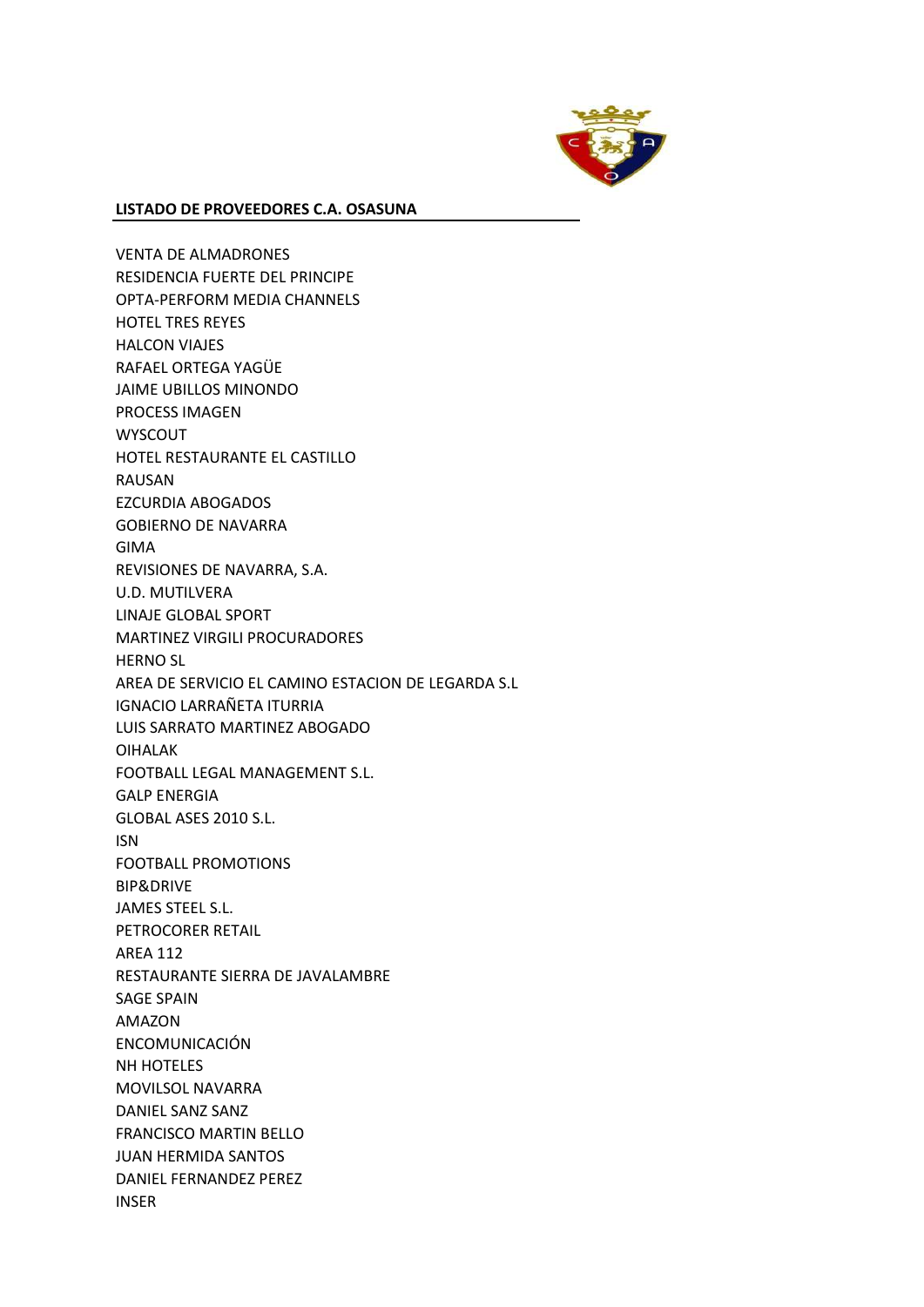

ESA AUDIOVISUALES VALCARCE PLEXO S.L. BENES PRODUCTOS PETROLIFEROS REAL CASA DE LA MONEDA CONSTRUCCIONES Y OBRAS VICTORINO VICENTE LEADER SPORTS MANAGEMENT MAITE ZAZON FUERTES ANGEL MIGUEL MERINO TORRES E.S. EROSKI IRUÑA UNIDAD EDITORIAL LA MOREA GOURMET S.L. ALCANZIA ENERGIA CASAS ASIN PATENTES Y MARCAS BURUNDESA S.A.U. LAGUNAK SOCIEDAD NEODIGIT AGRUPACION DEPORTIVA SAN JUAN SEIN TIC AL EVENTOS DEPORTIVOS S.L. CAROL DELGADO BEAUMONT AZPITOL S.L.U. ACUNSA CONSULTING & STRATEGY GMF S.L.U. CLINICA UNIVERSIDAD DE NAVARRA KIMETSPORT LOYOLA AUDITORES S.L.P. IZMAIN, S.L. ESTACION DE SERVICIO JACINTO LEGAL COMPLIANCE ALBYAN ENERGY VILLA MCLUHAN COMUNICACION S.L. IBERIAN SPORTECH ANA CALVO DISTRIBUCIONES MARVI NAVARRA, S.L. ESTACION SERVICIO BUÑUEL DROPBOX INTERNATIONAL UNLIMITED COMPANY ONEBOX IBERICA S.L. WELL DONE IDENTITY SPORTS LIFELINE RIOJA PALACIO CASTILLO DE GORRAIZ S.L. RESIDENCIA LA CAMPANA FUNDACION FEMENINO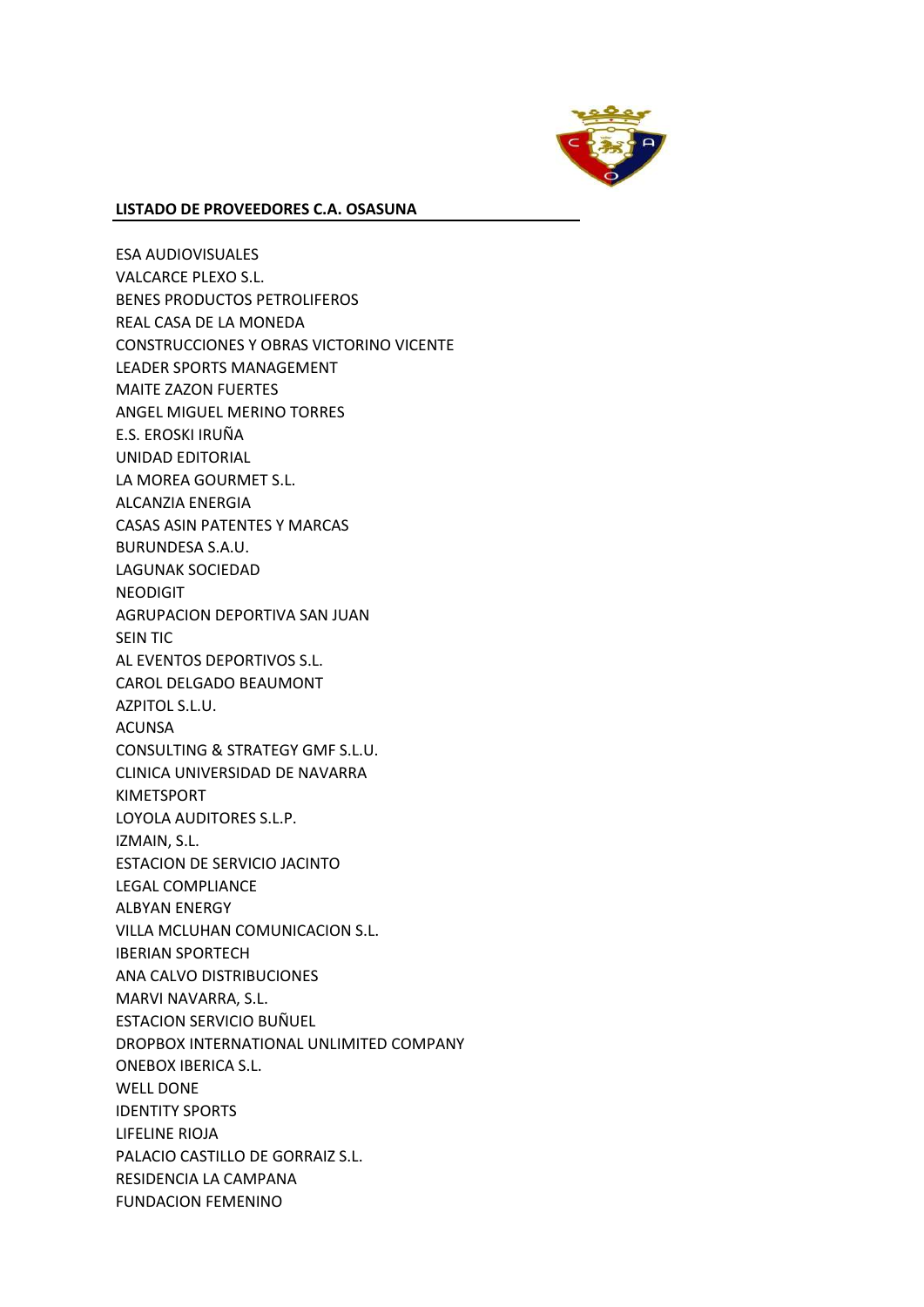

FACTORIA DE COMUNICACIÓN ADOBE SYSTEMS SOFTWARE ART LIST LTD FISIOTERAPIA LAS GAUNAS EL ABC QUE SALVA VIDAS INTERSTAR DEPORTE FOOTBALL PLAYERS DREAMS ALIVE MASCOTS S.L. PROMOESPORT LEVANTE JUAN PEDRO URDIROZ RESTAURANTE FOGON DEL SALVADOR ALIGFRA DIGITAL CANARIAS S.L. APPLE DISTRIBUTION INTERNATIONAL MAILCHIMP QSR NORTH SPAIN COMPANY S.L. ALBERTO GUZMAN UNAMUNO SYSTEM GRIP ACCUAE SERVICIOS INTEGRALES MESAS SPORT LA RETAMA BAR CENTRO CULTURAL LEORIO PROMOESPORT INTERNATIONAL 2015 FOR CRISTALERIA CASTILLO 11 ASESORAMIENTO Y GESTION UNIVERSIDAD DE NAVARRA PSF ATTEST JAVIER CASTILLO TORRES NAVARRA DE INFRAESTRUCTURAS DE CULT. DEP. OCIO,SL LILIANA PATRICIA RIOFRIO CORDOVA IOSU LAZCOZ ISO ANTONIO CORREDERA LARIOS COPYARDEAL S.L. ADA SISTEMAS INFORMATICOS NATURGY HOSTAL REMIGIO SANTINNO FOOD&MUSIC FOOTBALL OPPORTUNITIES CHARO CUENCA RUIZ VALENCIA BURJASSOT LEYAS S.L. PLUS DINAMIC ASOCIACION CLUB DEPORTIVO UNIV.NAVARRA DIGITAL DAFFODIL LTD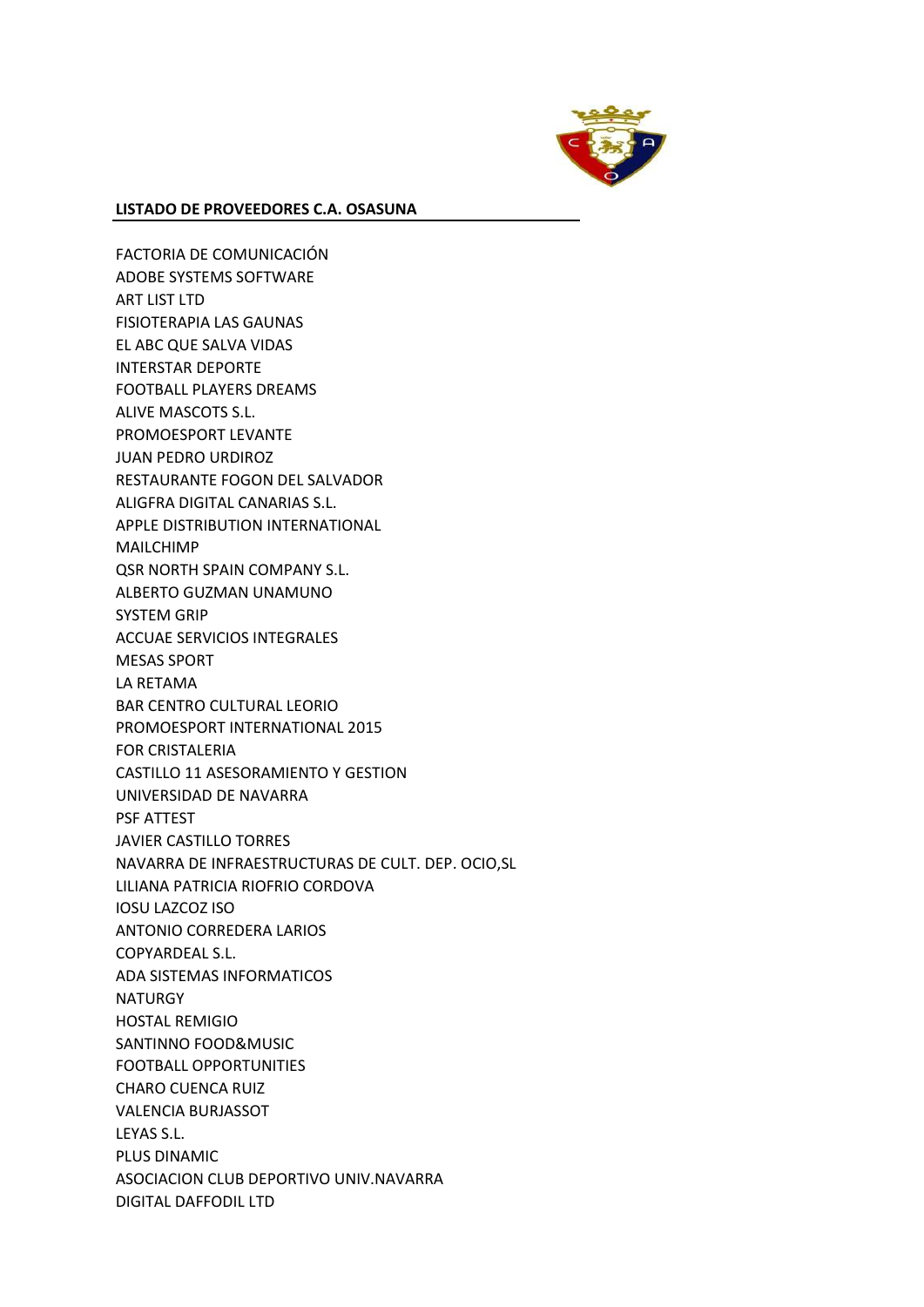

STRATEBI BUSINESS EDREAMS GLOBALIA KRIO BIO ELKARGI SGR EBANO CAFE RESTAURANTE GRUPO OSABA URK, S.L. RESTAURANTE AROTXA M&M INGENIERIA Y MONTAJE NAVARRA S.L. LIDERA MANAGERS **ZORTZIOK** ROBERTO CÁMARA MORENO ILZO ESPAÑA CORPORACION S.L. JORGE GOÑI RUIZ DOCTORES RIPOLL Y DE PRADO S.L.P. HOTEL MAS CAMARENA IDOM CONSULTING EUSKALTEL ALBERTO VIANI GEEA GEOLOGOS S.L. ESCENA DIGITAL LOCUTORES, S.L. LABRIT MULTIMEDIA IKER LANZ GOMEZ NMP FORCEDECKS LIMITED HOTEL REINO DE ARAGON RESIDENCIA LA CAMPANA ACREED. PRESTAC. SERV. FRA. PENDIE LIGA NACIONAL PROFESIONAL (552401300) SOC.ESP.FUTBOL PROF., S.A. REAL FEDERACION ESPAÑOLA DE FUTBOL ATLETICO DE MADRID FEDERACION NAVARRA DE FUTBOL R.C.D.MALLORCA, S.A.D. SPORTING (REAL) DE GIJON, S.A.D. DEPORTIVO DE LA CORUÑA C.D. NUMANCIA DE SORIA S.A.D. ELCHE C.F. S.A.D. GRANADA C.F. AGRUPACION DEPORTIVA ALCORCON REAL ZARAGOZA, S.A.D. CLUB DEPORTIVO TENERIFE GIMNASTIC DE TARRAGONA GIRONA FC